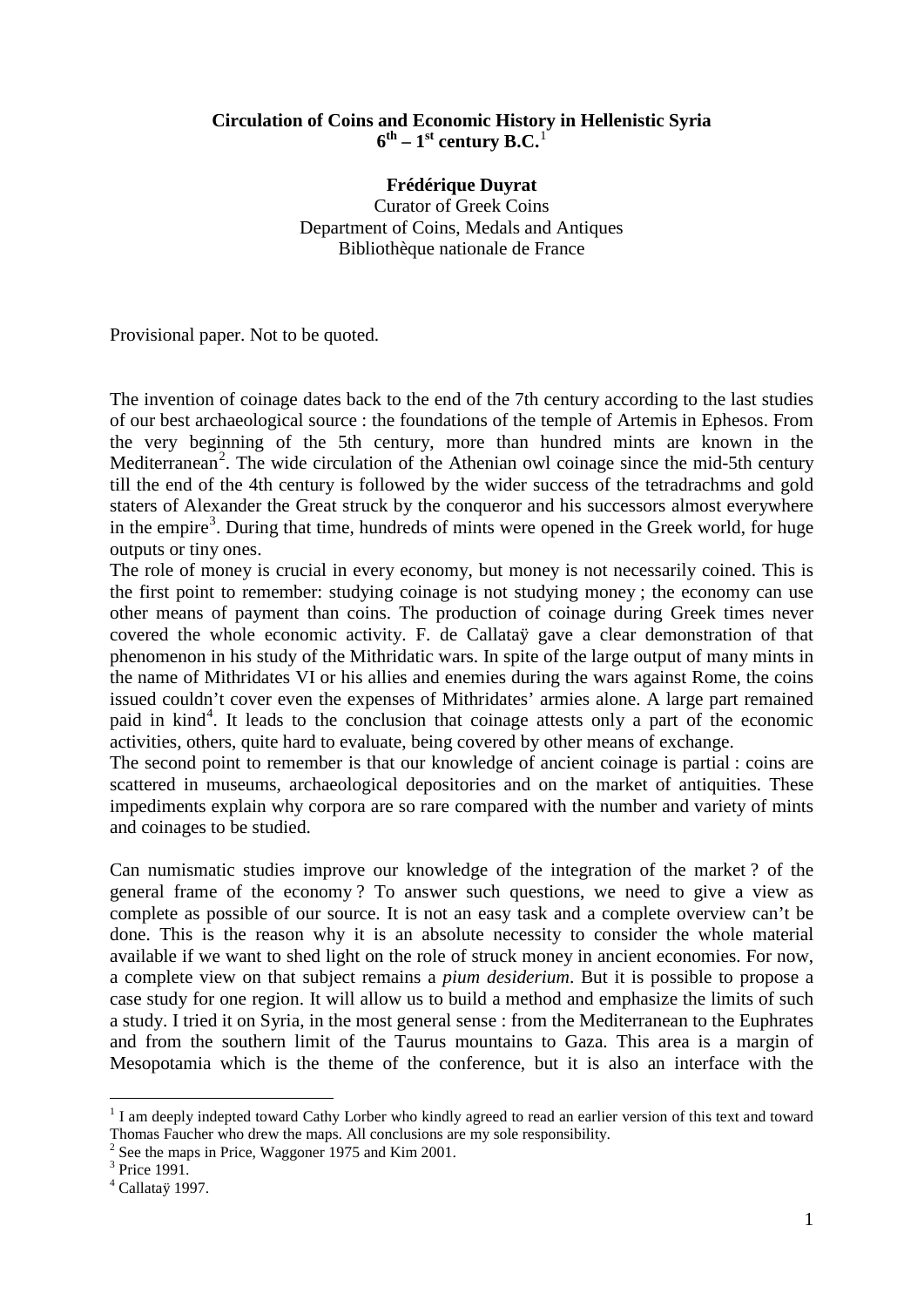Mediterranean world and one of the cores of the polycentric empires of the Achaemenids and the Seleucids.

The period I will consider in this paper is a bit longer than the one defined by R.J. van der Spek for the symposium : I start my enquiry at the very end of the 6th century<sup>[5](#page-1-0)</sup> and go on till the last years of the 1st century BC. Such an enlargement is due to the material I study : the coin hoards and the excavation coins found in Syria. To have a complete view of those specific sources, we must consider their whole evolution, from the very beginning till the end of the Hellenistic period.

During these five centuries, Syria was ruled by the Achaemenids and the Seleucids, with several usurpations and invasions (Armenian, Parthian, Roman) at the end of the period. The sources for economic history in Syria during this period are rather scarce compared with Babylonia<sup>[6](#page-1-1)</sup>.

There is no hope to have a view, even partial, on prices. But our knowledge of the monetary situation of the area is better than ever and allows us to have a long-term overview of monetary supplies. It cannot be complete and we have to take precautions in our interpretations but the role of coinage in ancient economies cannot be ignored. Therefore, the aim of this article is to propose a case-study on coinage in Syria, its circulation and some conclusions on the information it gives us on the regional economy and its integration.

The first part of this paper details the features of the 356 hoards and 58 publications of coins from legal excavations I gathered. It is far from complete, especially because to go through the Israeli archaeological data is an endless work. The following sections will propose some interpretations of the data.

## **Numismatic sources**

The provenance of coins is of two kinds : hoards and excavations. Both sources are not regular in time and space. The archaeological activity is not the same in all the countries of the Near East. Israel developed a remarkably active service and has a large staff of numismatists of international rank. Thus our archaeological information is denser in the southern Levant. I selected 58 sites in the whole area, some giving large amounts of coins, others being only small towns or villages and having provided less than ten bronzes.

Hoards give a different view : most are found in an illegal context and their distribution is closely linked with the ancient history of the area. I tried to gather all the hoards attributed to the Syrian area in the available literature.

## *Hoards*

The complete catalogue of the 356 Syrian hoards is beyond the scope of this article and should be published soon with the attached bibliography. Most of the data are conveniently found in the *Inventory of Greek Coin Hoards* (*IGCH*) [7](#page-1-2) and the *Coin Hoards* series (*CH*). The aim of these inventories is « to record new hoards as they enter museums or as they pass through the coin trade » and « to compile a bibliography on hoards published or discussed during the previous year  $\frac{1}{2}$ <sup>[8](#page-1-3)</sup>.

<span id="page-1-0"></span> <sup>5</sup> Ras Shamra hoard, IGCH 1478.

<span id="page-1-1"></span><sup>&</sup>lt;sup>6</sup> Some scattered lists of prices are known in the Zenon papyri devoted to his journey in Palestine. See Durand 2003.

<span id="page-1-2"></span> $<sup>7</sup>$  Mapped on nomisma.org.</sup>

<span id="page-1-3"></span><sup>8</sup> R.A.G. Carson, *CH* 1, p. 1.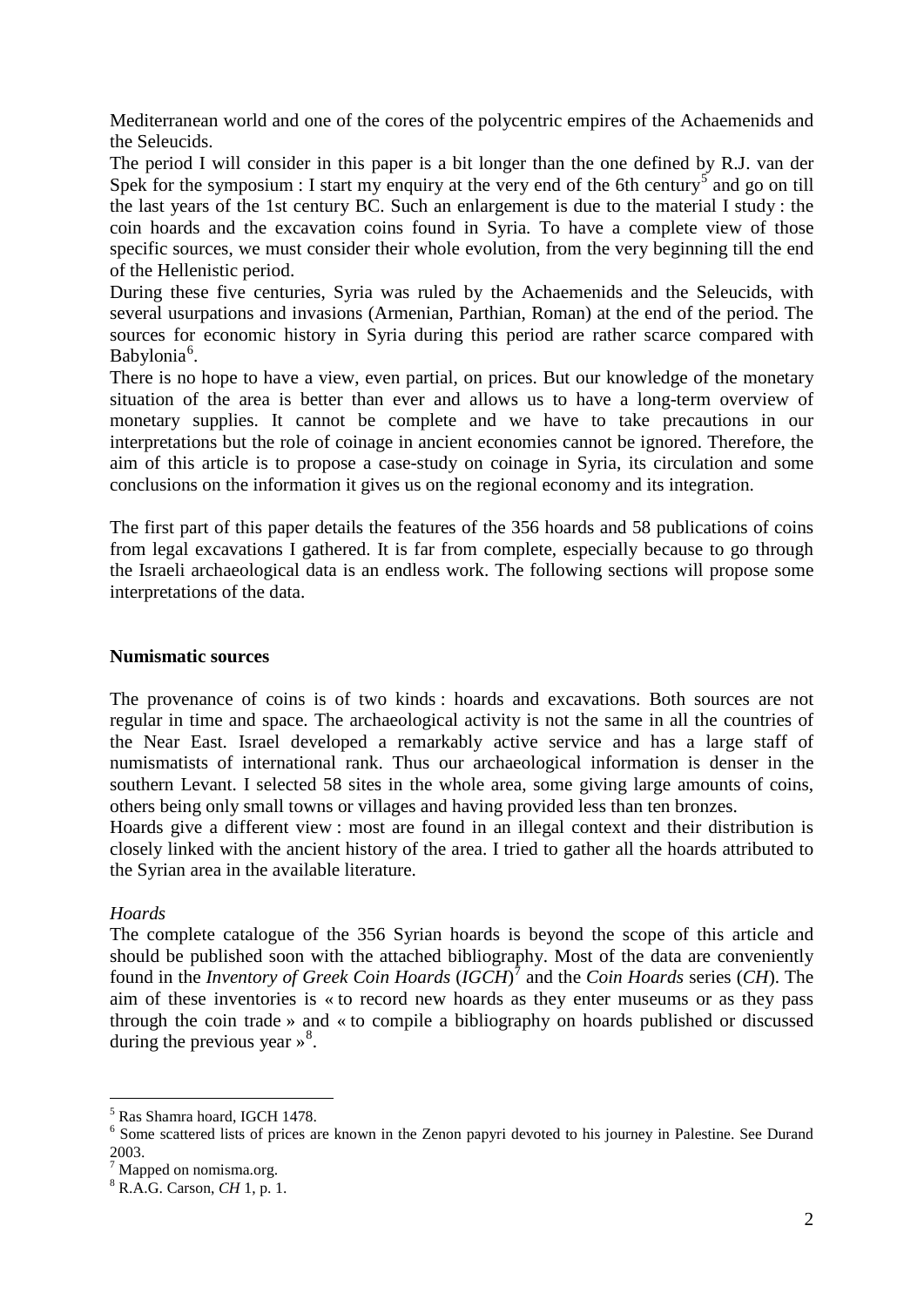These series only give short descriptions of the lots and bibliographical references when they exist. Most of them have been published in scientific articles and books whose conclusions are integrated in my commentary. The data are growing quickly and it is now extremely difficult to give an acurate catalogue since new hoards regularly appear on the market of antiquities. Unfortunatly, most of the hoards have been discovered in illegal conditions. Only 12 % of the 356 in our catalogue come from legal excavations. But the comparison between these data from scientific provenance and these from trade hoards show that, most of the time, results of both sources are consistent<sup>[9](#page-2-0)</sup>.

#### *Excavations*

There is a contrast between the origin of silver and bronze coins. Silver coins are almost never found isolated in excavations. Of the 58 excavations I gathered, 20 had 1 to 6 silver coins. A more striking example is the agora of Athens : of the 14 600 coins dated from the 6th to the 1st century BC, less than 1 % were made of precious metal, that is electrum<sup>10</sup>, gold and  $\text{silver}^{11}$  $\text{silver}^{11}$  $\text{silver}^{11}$ .

The 356 hoards found in Syria between the 6th and the 1st centuries BC give a total of *c*. 60 000 coins, mostly in silver : 313 hoards of 356 contain silver (87,9 %). The silver coins isolated in excavations are about 120. Clearly, excavations are our best source on bronze coins, but we need the hoards to know the silver.

## *Corpora*

The best medium to pinpoint ancient coin production is to publish die corpora of mints or rulers. The dies are the two tools used to punch a plain metal blank with the obverse and reverse types carved on it. A large series of coins giving a good sample allows the numismatist to recognise the original dies. Then a statistical study can say if the sample is representative of the original production and what extent it had.

To gather a corpus means visiting public coin collections, going through numismatic auctions (today mostly electronic), and as far as possible knowing the results of the excavations lying on the territory of the city or kingdom studied. Once the coins are gathered, the die study allows the numismatist to calculate how many dies were used and evaluate the original output. Each corpus is a huge work and very few are available for ancient Syria.

During the Achaemenid period, the mints are concentrated on the Mediterranean shore. Only two have received a complete die study by J. and A.G. Elayi : Sidon and Tyre. Arwad and Byblos are in progress by the same authors<sup>[12](#page-2-3)</sup>. The Hellenistic period is not better known and the main publications also focus on the Phoenician shore : Arados (Arwad)<sup>[13](#page-2-4)</sup> and Berytos<sup>[14](#page-2-5)</sup> are now published, and G. Le Rider wrote the catalogue of the Seleucid mint of Antioch on the Orontes, but excluding the bronze coinage<sup>[15](#page-2-6)</sup>. Some die studies of isolated series exist for other mints, but they are quite hard to compare without the background of the whole output.

<span id="page-2-0"></span><sup>&</sup>lt;sup>9</sup> I give a complete analysis of the differences of information given by hoards from excavations and from the market in the book in progress.<br><sup>10</sup> An allov of gold and silver.

<span id="page-2-1"></span>

<span id="page-2-2"></span><sup>&</sup>lt;sup>11</sup> Kroll 1993, p. xvii-xxvi ; Callataÿ 2006, p. 180 gives similar figures for other excavations in the Greek world.<br><sup>12</sup> Elayi, Elayi 2004 ; 2009.<br><sup>13</sup> Duyrat 2005.<br><sup>14</sup> Sawaya 2009.<br><sup>15</sup> Le Rider 1999.

<span id="page-2-3"></span>

<span id="page-2-4"></span>

<span id="page-2-5"></span>

<span id="page-2-6"></span>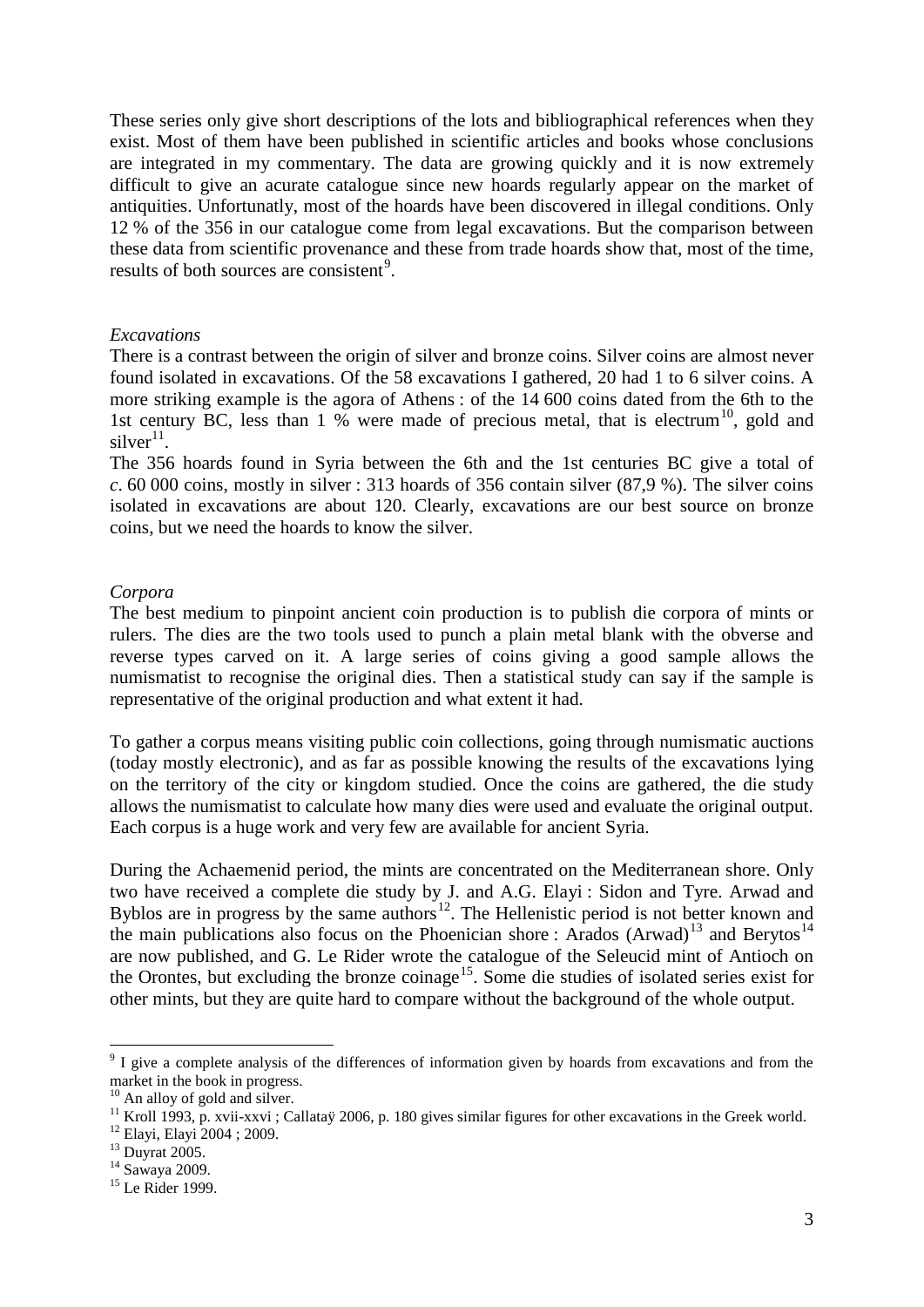The scholarship is far from illustrating the variety and rich output of the Syrian mints during the Achaemenid and Hellenistic periods. So, no synthesis of the whole production exists. To publish die studies of mints remains the principal task to improve our knowledge of the role of coinage in ancient economies. For instance, during the sole reign of Antiochos III (223-187 BC), one of the most powerful Seleucid kings whose empire extended from the Hellespont to India, 21 royal mints are firmly identified and several others are suspected<sup>16</sup>. A complete study of their output would be a remarkable improvement of our knowledge of the economic frame of his reign.

Coins were produced by royal mints but also by civic ones during the Achaemenid and Hellenistic periods. An interesting study by L. Mildenberg gives an overview of the origin of coins in the Persian empire ; synthesis for the Achaemenid and Hellenistic times by G. Le Rider and C. Augé are also available<sup>17</sup>. During the Hellenistic period, dozens of mints were operating.

## *Conclusion*

Coins are an archaeological source, as incomplete as are all the data we obtain from earth. But excavations inform us on bronze, and hoards on silver, gold remaining scarce in both cases. Moreover, a large majority of our silver coins come from the black market of art : they have been unearthed illegaly and we are totally incapable of giving them an archaeological context. To add to this disappointing conclusion, our knowledge of ancient coinages is weakened by the lack of corpora.

But despite these faults, coins shed some light on ancient economies. At this point, it is only a partial drawing of what they were, a basic information that can only be improved as soon as corpora, publications of excavations and other numismatic studies will be published.

# **Geography of circulation**

Coins are not everywhere in ancient Syria. For instance maps of eastern hoards allowed me to show, several years ago, that silver coins were hoarded only along the Mediterranean shore (broadly conceived) including the Beqa Valley and the West bank of the Tiberiad lake and the Dead Sea. East of this area, hoards are well represented along the road leading from Aleppo/Beroia to the foot of the Taurus range, then running southward along the Tigris River to Babylon, crossing Babylonia to the Euphrates River and following its bank to Elam and the Persian Gulf. Eastward, hoards are scarce and only found in the « silk road » oases<sup>[18](#page-3-2)</sup>. The excavations confirm the geography of coin finds : they are scarce or nonexistent in excavations eastward of the Antilebanon, the Jordan Valley and the Dead Sea<sup>[19](#page-3-3)</sup>.

The concentration of hoards and archaeological coins in the Mediterranean area and their scarcity in the hinterland lead to a first conclusion : the role of coinage in the economy is limited to this area. Eastward, exchanges and accumulation of wealth are done in kind : crops, raw metal, etc. But the use of coinage is a subtle matter. In the eastern zone, some places deliver many coins. For instance, Jebel Khalid, a fortress on the Euphrates in an area without a mint, delivered 267 coins dated from Alexander the Great to the 1st century B.C. C.E.V. Nixon, the editor of the coins, linked this particularity with the important Seleucid garrison

<span id="page-3-1"></span><span id="page-3-0"></span><sup>&</sup>lt;sup>16</sup> SC 1, 1, p. 362 (map)-364.<br><sup>17</sup> Mildenberg 1995 ; Le Rider 1961 ; Augé 1989.<br><sup>18</sup> Duyrat 2004 with maps.

<span id="page-3-3"></span><span id="page-3-2"></span><sup>&</sup>lt;sup>19</sup> Lemaire 1995.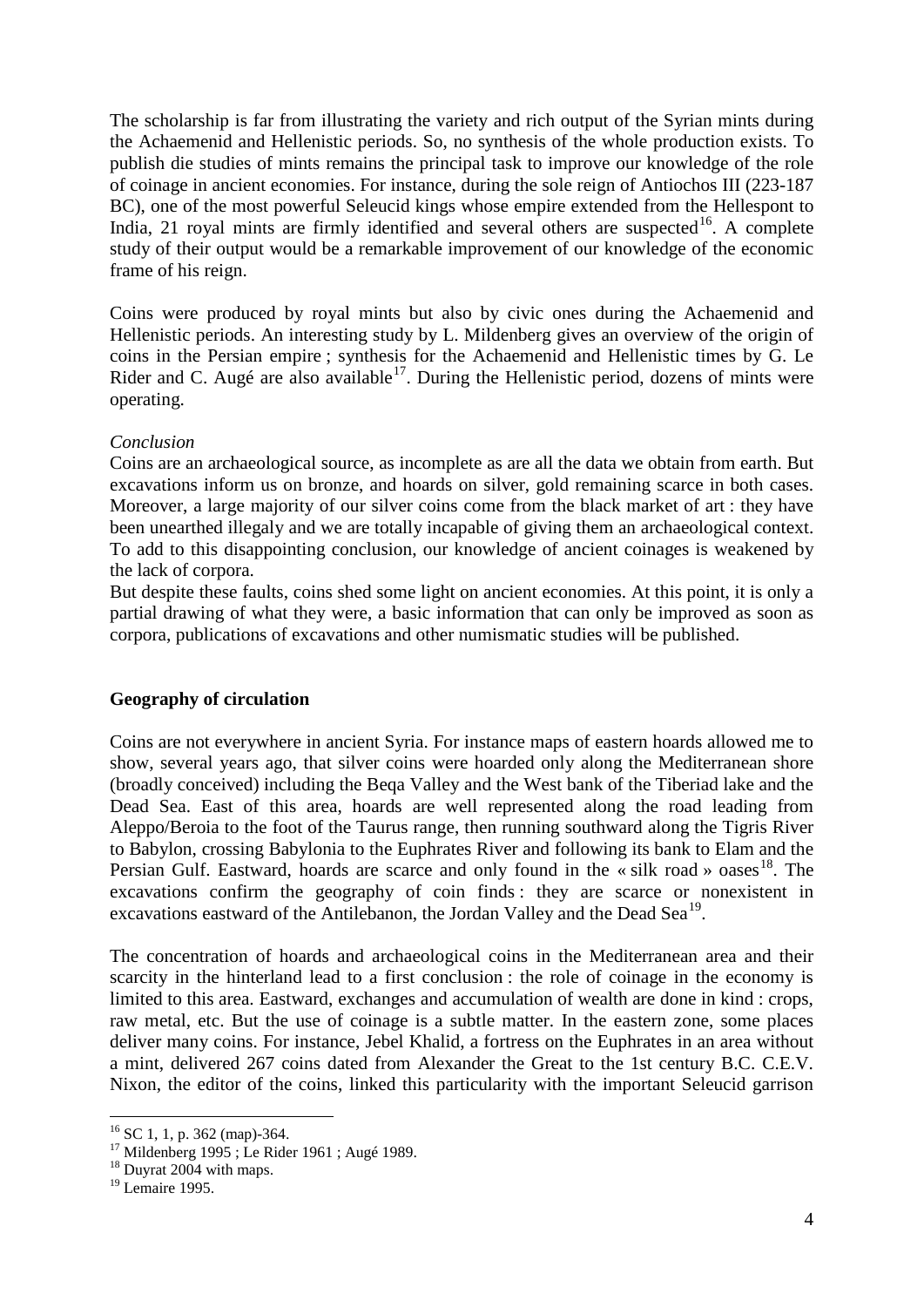that occupied the fortress during the whole period. Coins disappear from the site at the same time as the royal soldiers. During their presence, the fortress had a monetary economy in an area without coins. In these desert regions, only cities and some military camps used coins, creating coinage zones in non-coinage ones. The Seleucid administration centres and the garrisons probably increased the coin needs for they were paid and met their own expenses rather in coins than in kind.

The contrasts between the east and west areas of Syria are probably not only regional. N. Cahill's careful study of Olynthus emphasized strong differences of means of payments inside a single city. Olynthus, in the Chalcidic peninsula, in Northern Greece, is a most interesting site : the settlement is narrowly dated between 432 and 348 BC. In 348 Philip II, king of Macedonia, captured the city and sold its inhabitants as slaves. The city was abandoned till the 20th century. Large excavations between 1928 and 1938 revealed over 100 houses and provided much information on daily life and economic activities of the city. It also shed light on the use of coinage :

It is immediately clear from the distribution plan that coins are particularly concentrated in the area around the agora at the south end of the North Hill. On average, the houses at Olynthus contain about 20 coins per house. The houses within a block or so of the agora, however, average more than four times as many coins. Considered another way, ten of the fifteen houses at Olynthus with the greatest number of coins adjoin the square, and two more are a block away<sup>20</sup>.

On 4 638 coins found at Olynthos, 4 237 were of bronze. They were lost by their owners and never recovered. Their concentration in the agora area emphasizes a larger use of coins in daily transactions. Many other shops and workshops are well attested in the city, but nowhere is there such a concentration of small change. Coins are especially scarce in the « villa area », in the South-East borough of Olynthos. From these data we may conclude that the use of coins is not the same in the different areas of a city, even when there are shops everywhere. The agora is the principal place where coins are needed in daily transactions.

We have no comparable studies in Syria : no large city has been totally excavated, none has been abandoned without being settled again later. Antioch, Seleucia, Apamea, Jerusalem and the Phoenician cities are still inhabited or only partially excavated. But it is highly probable that in the same town, some exchanges demanded coins and others not.

# **History of circulation**

The first hoards in Syria are exclusively made of foreign coinages since *c*. 625 till the mid-5th century. The Athenian owls enjoyed an obvious popularity : they are found in 63,2 % of the hoards dated to the 5th century. The Phoenician mints started issuing around the 450s. The increase of their output during the 4th century gives them a leading place in the hoards : they are represented in 71,8 % of the hoards.

The big change dates back to the Macedonian conquest. In 333, Alexander the Great enters Phoenicia with his armies. They camp in the Aradian peraia during the winter 333-332. But deep monetary modifications can be noticed only after 325, when the Asia Minor mints begin

<span id="page-4-0"></span><sup>&</sup>lt;sup>20</sup> Cahill N., *Household and City Organization at Olynthus*, New Haven / London, 2002, p. 266. See the map p. 267 and the tables 10 and 11.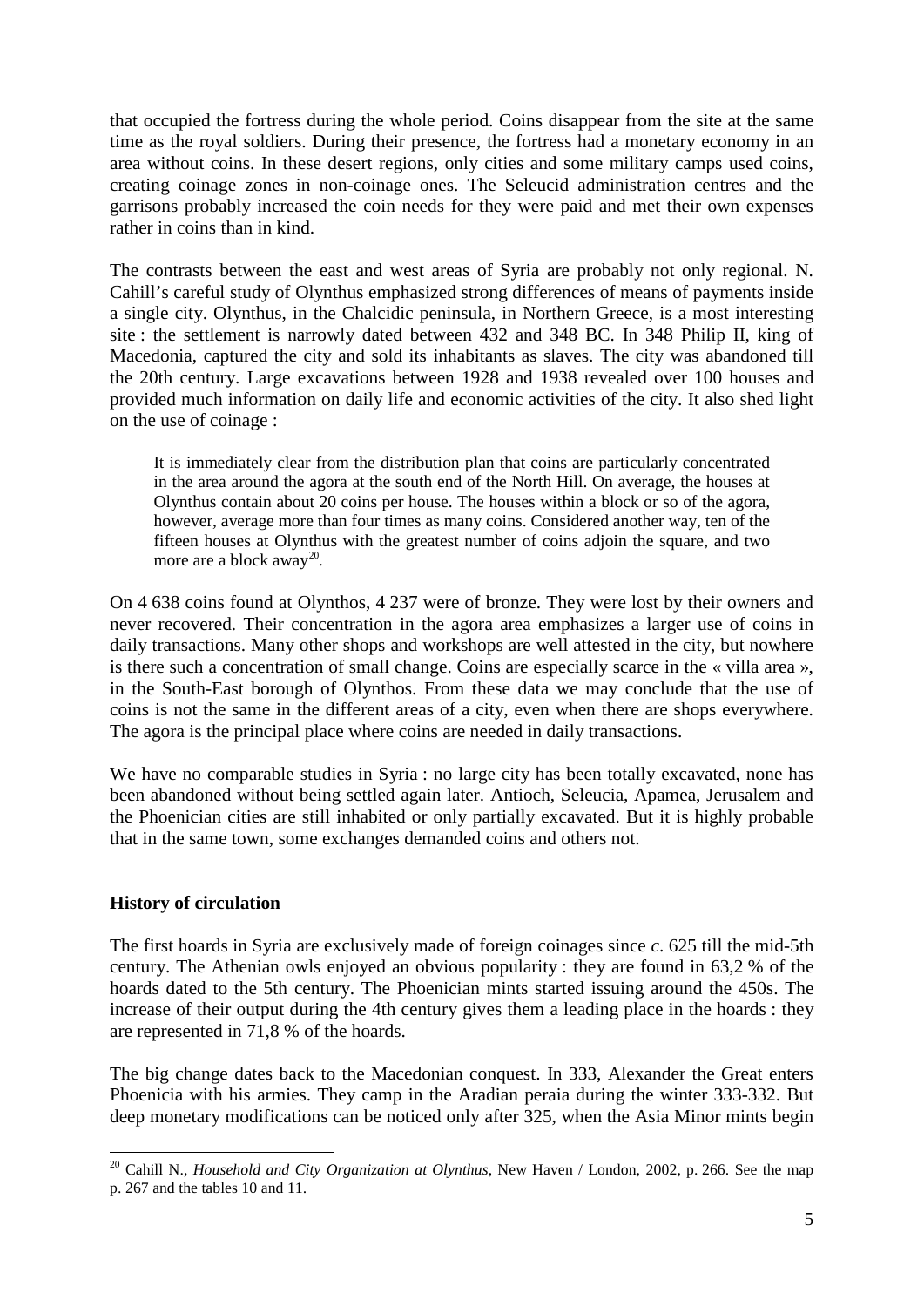a coin production with Alexander types and the output of the Eastern mints increases $^{21}$ . The real increase of the output of Alexander tetradrachms in Syria and drachms in Western Asia Minor is due to the Diadochi after the death of Alexander, around 320. These noticeable changes are visible in hoarding : beween 333 and 325, only 3 hoards contain Alexander's tetradrachms. The first hoard exclusively made of Alexander coins dates back to  $325/4^{22}$ . After 325, and during the next twenty years, Alexander tetradrachms are virtually the only currency in Syrian hoards.

From Alexander to the Roman conquest, during the 1st century, the monetary history of Syria is particularly rich. To give a detailed overview of the output and rulers is beyond the scope of this article, but a general frame is necessary. Political changes have obviously a strong influence on coinage. From 301 to 200, Syria is separated between the Seleucid kingdom, North of the Eleutheros River, and the Ptolemaic possessions to the South. Ptolemy I conquered Koile Syria in 301, restoring the traditional glacis that protected Egypt against Asian invasions during the Pharaonic period. At the same time he imposed his own currency with a light standard and a limited circulation : Ptolemaic coins were not supposed to be in use out of the Ptolemaic possessions and implied a coin change at the border, especially in the harbours (Alexandria and the harbours of Phoenicia and Cyprus). In contrast, the Seleucid accepted every silver coinage of the Attic standard, having their possessions largely provided by foreign currencies.

The main changes happened during the  $2<sup>nd</sup>$  century. First of all, Antiochos III drove the Ptolemies out of Koile Syria during the Fifth Syrian War (202-198). But he maintained his predecessors' monetary system : light silver standard and Ptolemaic coin types continued to be in use in this special area of the Seleucid kingdom (Figure  $1)^{23}$  $1)^{23}$  $1)^{23}$ . It means that Ptolemaic minting coins of the Ptolemaic standard but with the Seleucid king's portrait ([Figure 1](#page-5-0)) and tetradrachms were authorised to cross the border between the two kingdoms and that economic transactions were not cancelled by the new political situation. But during Alexander I Balas' reign (150-145), a new disruption occurred. The royal mints of Southern Syria started the Ptolemaic silver issues quickly disappeared from the area. The 140s mark an important turning point in coin circulation : Ptolemaic coins are not the only ones to vanish ; foreign tetradrachms that were so frequently found in hoards become scarce. It is particularly noticeable because since the 150s, civic tetradrachms issued by cities of Asia Minor were the principal currency buried in Syria<sup>[24](#page-5-4)</sup>, when they were scarce everywhere else, even in Asia Minor. They were easily identified because most of them were adorned with a wreath around the reverse type (Figures 3 and 4)<sup>25</sup>.





**Figure 1 : Tetradrachm, Ptolemy II Figure 2 : Tetradrachm, Alexander I Balas**

<span id="page-5-2"></span><span id="page-5-1"></span><span id="page-5-0"></span><sup>&</sup>lt;sup>21</sup> Le Rider 2003, p. 124-127 ; p. 130-131 ; Hersh, Troxell 1993-1994.<br><sup>22</sup> Lebanon hoard, *CH* 8.172.<br><sup>23</sup> Le Rider 1995.<br><sup>24</sup> Lorber 2010.<br><sup>25</sup> A useful synthesis in Le Rider 1999.

<span id="page-5-3"></span>

<span id="page-5-4"></span>

<span id="page-5-5"></span>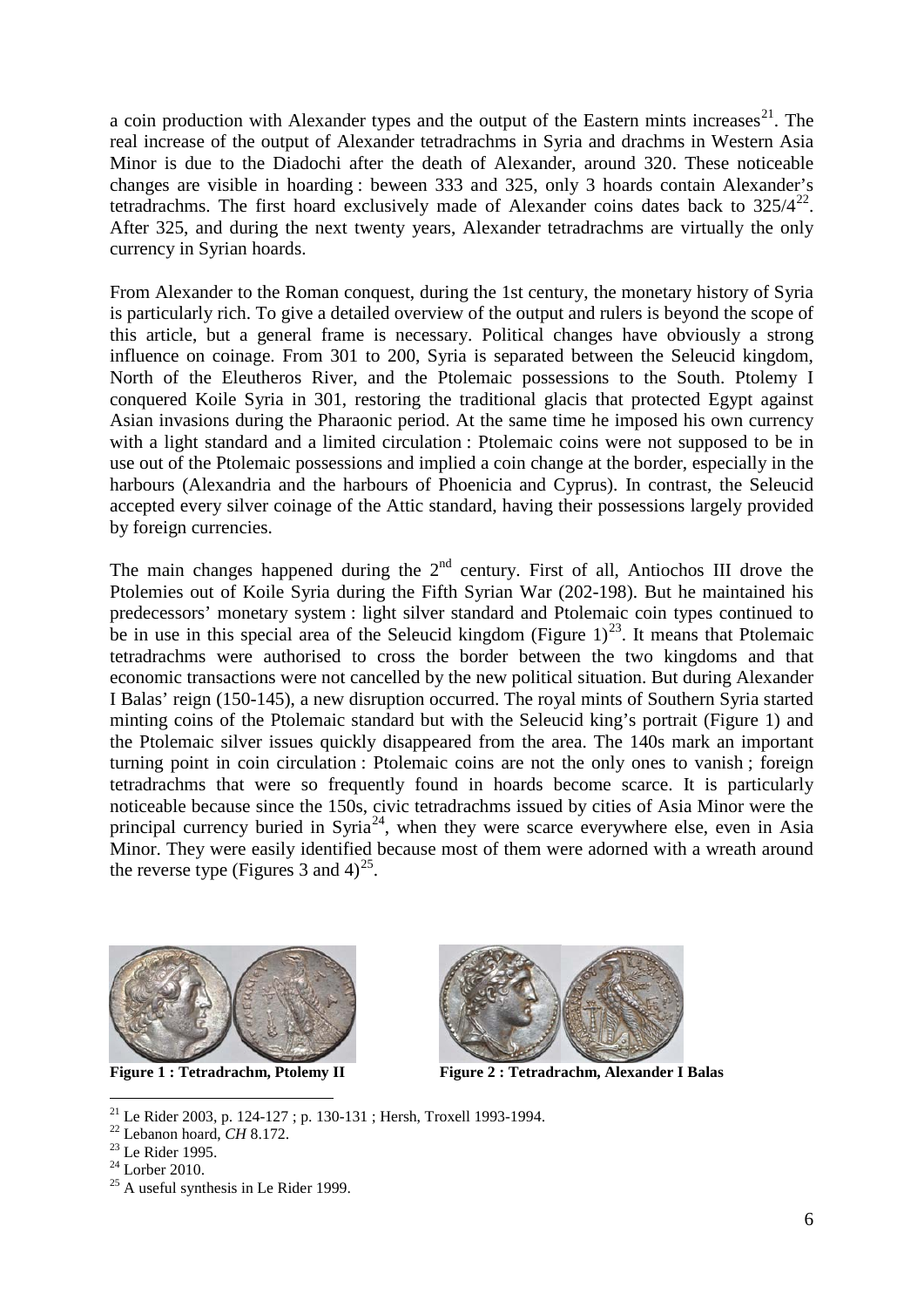

**Figure 3 : Tetradrachm, Lebedos (Aeolis) Figure 4 : Tetradrachm, Myrina (Aeolis)**



The removal of such common issues is contemporary with a significant increase of the royal Seleucid output. We lack die and mint studies, but the development of royal coinage is indubitable from the beginning of the  $2<sup>nd</sup>$  century BC. The tetradrachm issues of Antioch are a good example of this phenomenon, although our figures run only to Antiochus  $V^{26}$  $V^{26}$  $V^{26}$ .

**Figure 5 : Tetradrachms Obverse Dies per Year at Antioch**



And the increase goes on during the following reigns. A. Houghton's preliminary study gives 10 obverse dies a year under Demetrius I's rule in Antioch<sup>[27](#page-6-1)</sup>. Seleucid Coins identifies a probable 37 mints in activity in the reign of Antiochus IV<sup>[28](#page-6-2)</sup>. The growth of the royal output is illumined by the change in the hoards' composition. From the 140s, the share of Seleucid royal coinage is increasing. They are found in more hoards and their share is now dominating everywhere (compare Map 1, Map 2, Map 3).

Alexander I Balas' reign seems to have been a turning point in Seleucid monetary policy : the removal of the Ptolemaic currency from Koile-Syria, the increase of a large output of Ptolemaic weight but with Alexander I's portrait in the southern mints, the decrease of the Asia Minor tetradrachms in hoards and the growth of the Attic standard royal output point to a big change in monetary matters during his reign. With Demetrius I, who issued a large range of gold denominations – a metal rarely struck by the Seleucids –, Alexander I Balas is probably one of the most innovating kings in the dynasty. The choices of these two rulers

<span id="page-6-1"></span><span id="page-6-0"></span><sup>&</sup>lt;sup>26</sup> Le Rider 1999 ; tables of the die study in Duyrat 2002.<br><sup>27</sup> Houghton 1991, p. 80, Antioch after Antiochus III ; Houghton 2002, p. 14-15, charts 4A et 4B for « the Seleucid Core ».

<span id="page-6-2"></span> $28$  SC 2, 1, p. 51-52.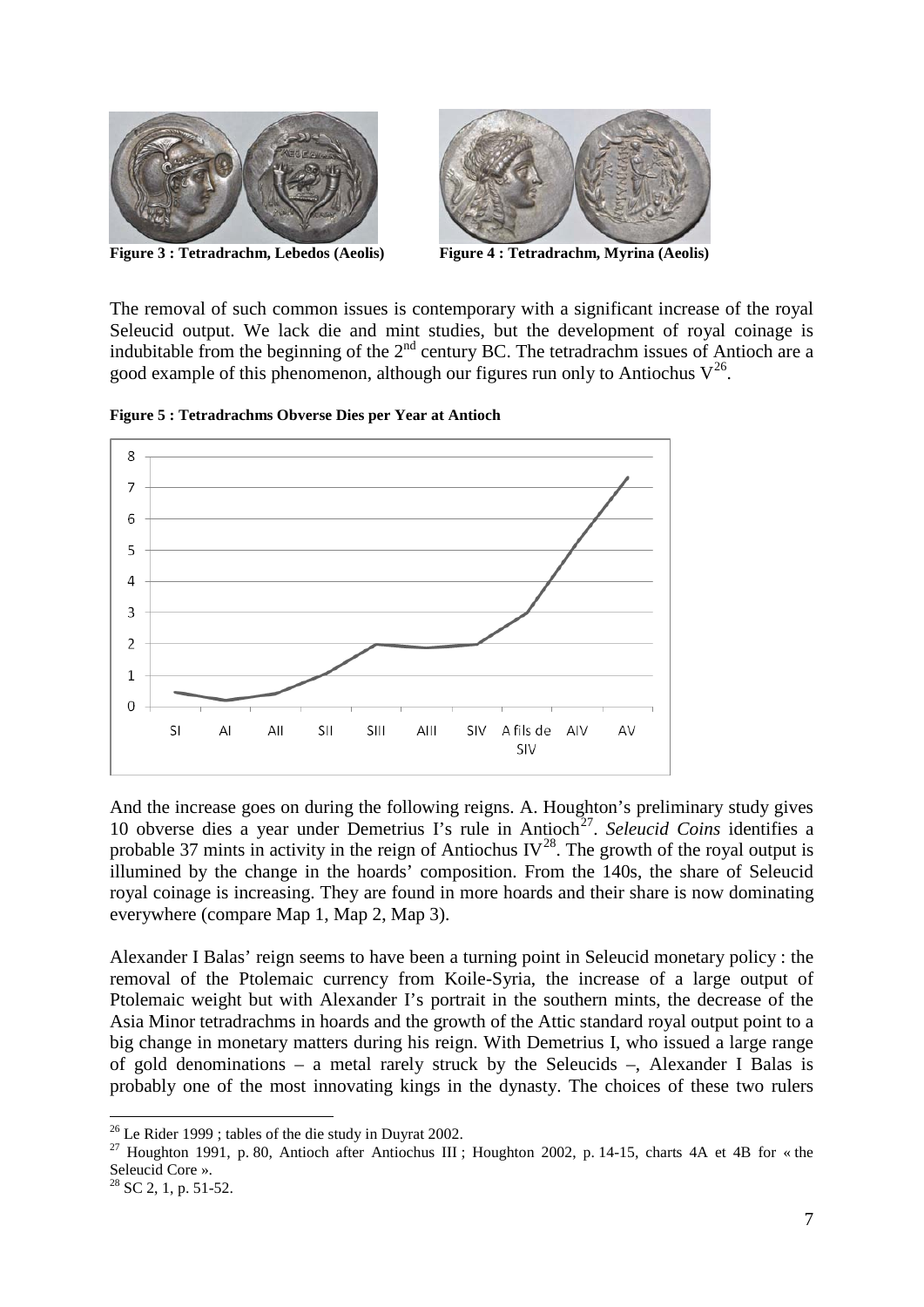were certainly guided by needs : after the death of Antiochus IV in 168, the Seleucid dynasty started a century of fratricidal wars between two rival branchs. Their military needs led to an increasing demand for coined money.

This paper is too short to allow a more detailed account of the monetary history of the period. However, it is important to underline the contemporary development of the bronze coinage. During the  $2<sup>nd</sup>$  century, all the Eastern mints' output in this alloy grew significantly. The mint of Aradus, which enjoyed a favorable situation in the Seleucid empire, is a good example of the increasing role of bronze.

## **Figure 6 : The bronze issues of Aradus during the Hellenistic period**[29](#page-7-0)

|                       | $\gamma$ rd<br>cent. BC<br>- 1 | $\sim$ nd<br>cent. BC<br><b>__</b> | cent. BC<br>1 SI |
|-----------------------|--------------------------------|------------------------------------|------------------|
| Bronze series         |                                | 10                                 | . .              |
| Total of obverse dies | 75<br>ر ،                      | 506                                | 89               |

The number of series struck in bronze increases regularly, but the number of obverse dies in use reaches a peak during the  $2<sup>nd</sup>$  century. It is also the apogee of the city that declines during the 1st century. Other examples would give different figures. For instance, the Hasmonean kingdom reaches its maximum bronze output – which is considerable – during the reign of Alexander Jannaeus (103-76) [30.](#page-7-1)

# **Nature of circulation**

The nature of circulation is very different according to the period and the area considered. It is absolutely not a regular phenomenon that would lead from times with few denominations, and consequently a low degree of monetization, to more « modern » times with a lot of fractions and a higher monetization. It is crucial to remember that coins are not everywhere and that the capability of ancient people to have a developed economy without coins is very high and always true during the period studied in this paper.

It is particularly striking to observe that the end of the 4th century, before Alexander's conquest, is characterised by hoards of small change : one third are made of small silver coins frequently struck by the Phoenician and Philistian mints. The following tables give an overview of the most recent corpora.

|  |  | Figure 7 : Share of the fractions in the Sidonian Corpus (after 450-333 BC) <sup>31</sup> |
|--|--|-------------------------------------------------------------------------------------------|
|  |  |                                                                                           |

| Double shekels                 | <b>Shekels</b> | <b>Halves</b>                | <b>Ouarters</b>               | 1/16                                               | 1/32 |
|--------------------------------|----------------|------------------------------|-------------------------------|----------------------------------------------------|------|
| $\sim$<br>$\sigma$<br>c. 25.0. |                | 94 ک<br>$\sim$<br><b></b> v. |                               | 76<br>$\sigma$<br>$\overline{\phantom{a}}$<br>v.JJ |      |
| 978                            |                | $\mathbf{a}$<br>ا ت          | $\overline{\phantom{a}}$<br>◡ | 882                                                | 89   |

Total : 2 260 of 2 614 in the corpus.

<span id="page-7-0"></span><sup>&</sup>lt;sup>29</sup> Duyrat 2005, p. 293.<br><sup>30</sup> Meshorer 2001<br><sup>31</sup> Elayi, Elayi 2004.

<span id="page-7-1"></span>

<span id="page-7-2"></span>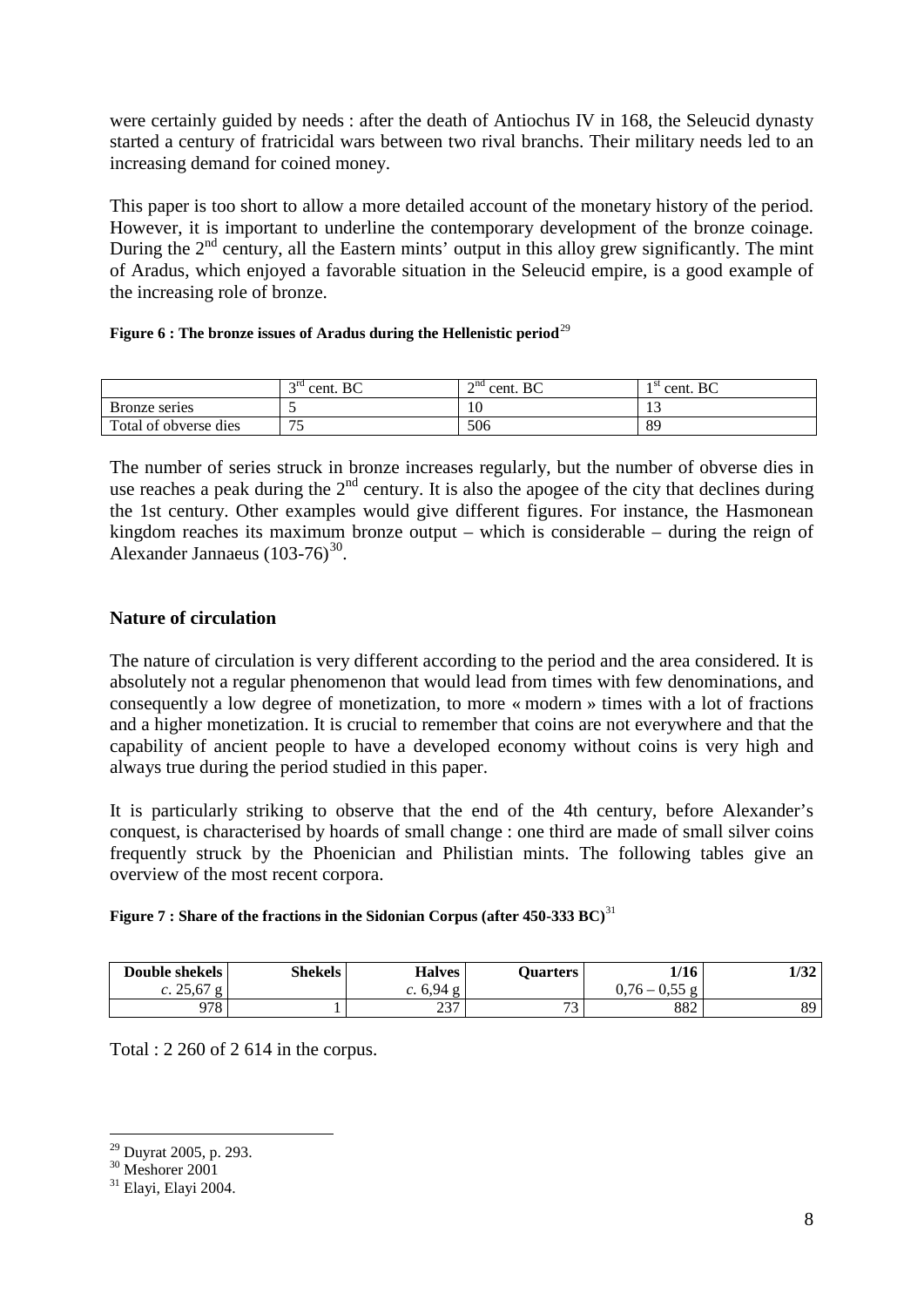**Figure 8 : Share of the fractions in the Tyrian Corpus (c. 450-333 BC)**[32](#page-8-0)

| Shekels               | <b>Ouarters</b> | 1/16                                  | 1/32                           | 1/160 |
|-----------------------|-----------------|---------------------------------------|--------------------------------|-------|
| 13,56 g then $8,77$ g | 3.16g           | $\overline{c}$<br>$\sigma$<br>∪⊷<br>ີ | $\hat{ }$ 22 $\hat{ }$<br>∪.J∠ |       |
| .160 <sup>1</sup>     | 76              | 285                                   | ⊥                              |       |

Total : 1 537 of 1 814 in the corpus.

194 silver fractions (around  $0.70$  g) and the whole bronze series (81 coins in 5 groups) are excluded from this table : J. and A.G. could not manage to classify it.

**Figure 9 : Denominations in use in the Philistian Mints**[33](#page-8-1)

| Tetradrachms | Didrachms | Jrachms | <b>Obols</b>    | <b>Hemiobols</b>      | <b>Fractions</b> |
|--------------|-----------|---------|-----------------|-----------------------|------------------|
|              |           |         | $0.92 - 0.40$ g | $(0.32 - 0.17)$<br>◡⊷ | 15-0.04 c        |

The number of fractions gathered in these corpora and catalogues is striking, especially if we remember that the smaller the coins are, the more they disappear, being worn more quickly than big denominations and being less easily found by archaeologists, except when the earth is sieved, which does not occur so often $34$ . So the figures given in these tables emphasize impressive productions of fractions. These are sometimes tiny. The smallest denominations of the Philistian mints are  $c$ .  $0.15 - 0.04$  g. The Phoenician mint of Arwad (Arados in Greek) gives the same range of tiny coins. The best example of the ordinary use of this very small change is one of the Al Mina hoards.

Al Mina is an ancient town situated at the mouth of the Orontes River. It was abandoned *c*. 300, probably as a result of the Macedonian conquest and the foundation of new powerful cities in its neighbourhood. 55 tiny coins were gathered in a very small cylindrical silver purse closed by a silver lid<sup>[35](#page-8-3)</sup>. This purse had a diameter of  $2.5$  cm. This means that it was not intended to contain double shekels, shekels or tetradrachms whose diameter is always larger<sup>[36](#page-8-4)</sup>. It was a small change purse. The coins are 51 fractions from the mint of Arwad and 4 others from Sidon. The weight range runs from 0,04 g to 0,59 g, the last weight being the giant of the lot (Figures 10 and 11) ! The whole hoard is around 6 grams<sup>[37](#page-8-5)</sup> !



**Figure 10 : Arwad, fraction Figure 11 : Enlargement**

<span id="page-8-2"></span><span id="page-8-1"></span>

<span id="page-8-0"></span><sup>&</sup>lt;sup>32</sup> Elayi, Elayi 2009.<br><sup>33</sup> Gitler, Tal 2006, p. 73-75 and p. 319-320.<br><sup>34</sup> Butcher 2001-2002, p. 25 notices that, « The small coins are difficult to spot, but recovery is greatly improved if the spoil from each context is sieved ». In the Beirut souks excavations, « about 48 % of the coins found on BEY 006 and 045 were 12 mm or less in diameter [...]. A large proportion of these were recorded during sieving ».

<span id="page-8-5"></span><span id="page-8-4"></span>

<span id="page-8-3"></span><sup>&</sup>lt;sup>35</sup> Woolley 1938, p. 166.<br><sup>36</sup> Elayi, Elayi 1993, p. 62.<br><sup>37</sup> Robinson 1937 ; Elayi, Elayi 1993, n° 6, p. 62-67.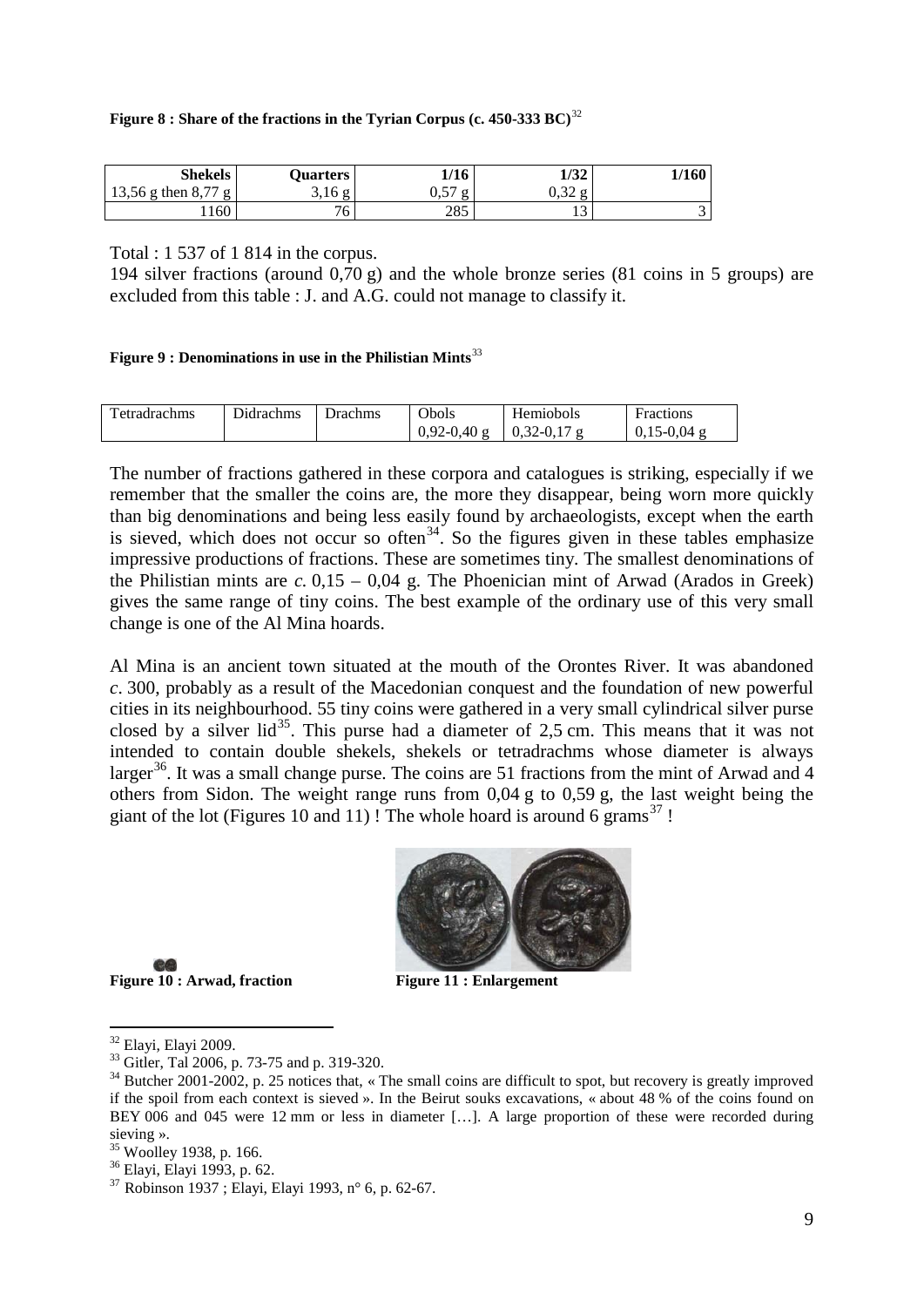The particular demand for fractions during the 4th century BC is also noticeable in hoards.

| <b>Period</b>                             | <b>Denominations over</b><br>the drachm | <b>Drachms</b> | <b>Fractions</b> |
|-------------------------------------------|-----------------------------------------|----------------|------------------|
| Persian period                            | 76.47 %                                 | 10,29 %        | 44.12 %          |
| Alexander and the Diadochi<br>$(333-280)$ | 76,67 %                                 | 11,67 %        | 25 %             |
| $3rd$ cent. BC (280-200)                  | 77.78 %                                 | 13,89 %        | 5,56 %           |
| $2nd$ cent. BC (199-100)                  | 84,92 %                                 | 13.49 %        | 1.59 %           |
| $1st$ cent. BC (100-1 av. J.-C.)          | 66,67 %                                 | 4.55 %         | 1.52 %           |
| <b>Total</b>                              | 78,81 %                                 | 10,96 %        | 13,2 %           |

**Figure 12 : Percentage of hoards containing each type of denomination**[38](#page-9-0)

Large denominations remain the favorite currency buried (generally over the two thirds of the lot), drachms are most of the time around 10 % of the hoards, but there is a clear evolution in the fractions. They are frequently hoarded during the Persian period, in fact mostly during the 4th century. That proportion remains high till the 320s and drops after this date : from the 320s, they are noticed only marginally in hoards. Such a change could be easily explained by the development of bronze issues, more convenient for daily transactions than tiny silver coins of the same value. Except that from the 320s till the very end of the 3rd century, the bronze output is scanty in Syria. That means that during one century, this region mainly used Alexander tetradrachms as coinage, and something else, but no coins, for daily transactions.

Even after the increase of the bronze output, Syria never issued many drachms and bigger silver fractions. Coinage was principally composed of large silver coins (double shekels, shekels and tetradrachms) and very small silver during the Persian period or bronze since the end of the 3rd century.

Therefore, we must conclude that the development of coinage is not such a regular process : more small silver change was available before Alexander than during the 3rd century. The large increase of bronze small change dates back not earlier than to the  $2<sup>nd</sup>$  century

Another phenomenon must be noticed : during the 4th century, hoards show different contents according to the area where they are buried. Of 14 hoards containing fractions, 11 are located South of Saida (Map 4). It is rather astonishing because we observed that the Phoenician mints, including the Northern one, Arwad, struck a large range of small denominations. Thus we can conclude that hoarding emphasized the Southern users' partiality to fractions while the Northern ones preferred large denominations. Large denominations are also found in Southern hoards, but fractions are scarce in the North.

This observation must be compared to a later one : after 320, two bronze hoards of three are found in the Southern area, and the Hasmonean kings increasing their possessions from Jerusalem started an overwelming output of bronze at the very beginning of the 1st century<sup>39</sup>. Samaria, Judea and Philistia seem to have been distinguished during the last four centuries BC by a marked predilection for small silver change and bronze coins, one of the standards for the definition of a high degree of monetization.

<span id="page-9-0"></span><sup>&</sup>lt;sup>38</sup> Some hoards contain each type of denomination, so the total of each line can be over 100 %.

<span id="page-9-1"></span><sup>&</sup>lt;sup>39</sup> Meshorer 1967 and 2001.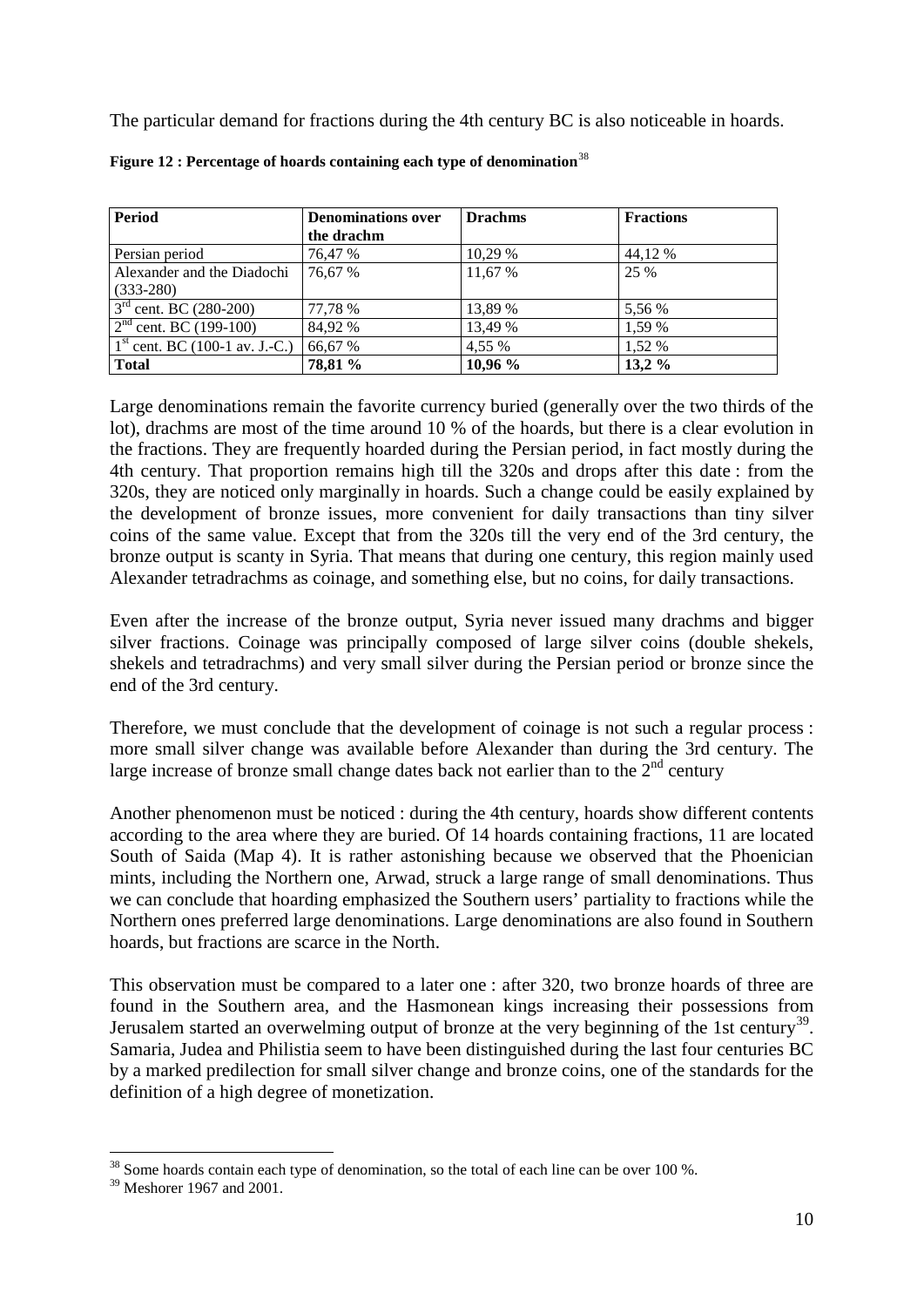## **Conclusion**

Although we lack die studies and need special precautions to study the ancient coinages, we can safely conclude that the use of coinage is characterized by heterogeneity. Its increase and its features greatly vary from the 5th to the 1st century as much geographically as in time. These variations are probably also strong inside the areas, and even inside the cities if we follow the example of Olynth.

Therefore, it seems extremely tentative and not relevant to give large general and totally theoretical views on the coinage and the Seleucid policy in that matter. There were strong regional and even micro-regional features, with varying adaptations in the long trend, not necessarily in the sense of what we consider to be progress. The choice of one area such as Judea to build a model to be extended to the whole empire is not appropriate : according to numismatics, Judea's features makes it a very special region, certainly not comparable with others, and it is most probable that each area had strong features that made it different from its neighbours.

The evolution of the use of coinage is not steady and seems to be narrowly linked to the political and military needs for silver. Bronze is less influenced by these events and played probably a role greater than usually thought : this alloy is less studied than silver, quite ill represented in public collections if compared with silver, yet it seems to have been common, and even abundant, during the  $2<sup>nd</sup>$  and 1st centuries BC. Some scholars used to consider that it was so plentiful that large payments could be made in bronze. It could be an explanation for the scarcity of silver small change during the Hellenistic period : payments below the tetradrachm being done in bronze, as suggested by O. Picard for Thasos (North Aegean).

Dès lors que pour effectuer un paiement, le payeur pouvait utiliser soit des espèces en bronze inutilisables hors de la cité, soit des espèces en argent qui avaient partout une certaine valeur, il était assurément plus avisé de choisir la première solution, ce qui devait amener logiquement une rétention des pièces en argent, et donc une dépréciation des pièces en bronze. […] Que le bronze ait chassé l'argent se constate, à Thasos et dans bien des cités, mais pas dans toutes, par l'élimination progressive des espèces d'argent inférieures au tétradrachme<sup>[40](#page-10-0)</sup>.

Coinage can hardly inform us on commercial intercourse : we have no means to distinguish a payment to the state from a soldier's pay or an inheritance. We have no way to know which part of the exchanges was paid in coins and which part in crops or other commodities. But the range of denominations, the abundance of small change or bronze, the geography of hoards and excavation finds, the output studies give a frame that we will improve progressively. Moreover, if an integrated market is supposed to be an interdependant and unified whole, it is noticeable that Syria, since the end of the 5th century, used common coinages (Athenian owls and their Eastern imitations, alexanders) or local coinages circulating in the whole area (Phoenician silver during the 4th century, Attic standard silver during the Seleucid empire). No unification can be observed, but an adaptation to the most abundant silver coinage allowed to circulate widely. The 140's mark a turn since the Attic standard is no more the only criterion to allow a silver coinage to be accepted in Syria. From these years, foreign silver coinage decreases in the hoards, progressively replaced by Seleucid silver, in the Attic as in the Ptolemaic zones. Aradus, a powerful Northern Phoenician city traditionally allied to the

<span id="page-10-0"></span> <sup>40</sup> Picard 1994, p. 41.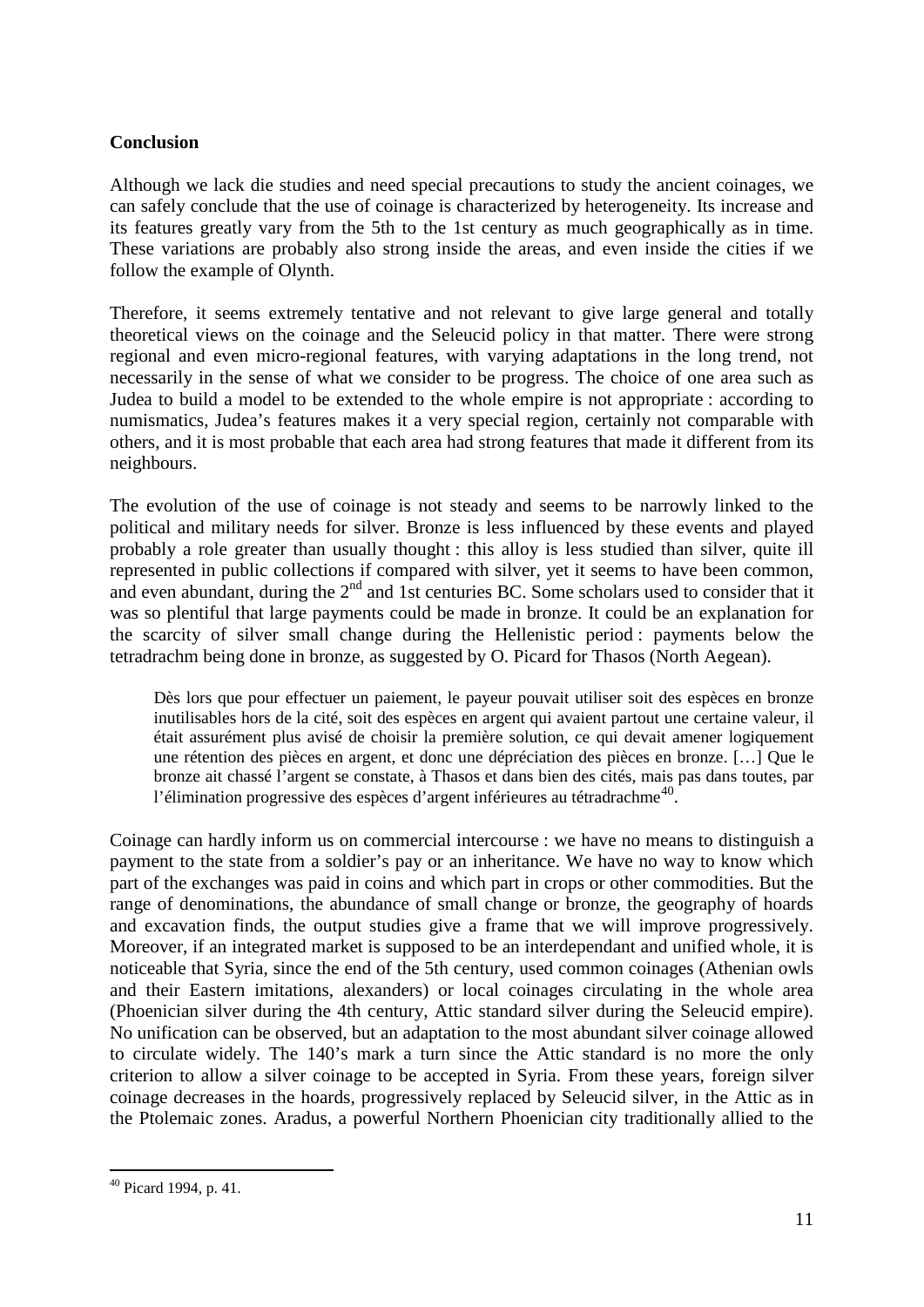Seleucids, adopts a new light standard unique to itself<sup>41</sup>. At the very end of the century, the development of the young Jewish state leads to the development of the huge bronze issues of the Hasmonean dynasty<sup>[42](#page-11-1)</sup>. The Near East goes from an empire-wide open circulation to a more fragmented one.

## **Bibliography**

- *CH* 1 *Coin Hoards* 1, London, 1975.
- *CH* 2 *Coin Hoards* 2, London, 1976.
- *CH* 3 *Coin Hoards* 3, London, 1977.
- *CH* 4 *Coin Hoards* 4, London, 1978.
- *CH* 5 *Coin Hoards* 5, London, 1980.
- *CH* 6 *Coin Hoards* 6, London, 1981.
- *CH* 7 *Coin Hoards* 7, London, 1985.
- *CH* 8 *Coin Hoards* 8, London, 1994.
- *CH* 9 *Coin Hoards* 9, London, 2002.
- *CH* 10 *Coin Hoards* 10, New York, 2010.
- *IGCH* M. Thompson, O. Mørkholm, C.M. Kraay, *An Inventory of Greek Coin Hoards*, New York, 1973.
- *SC* 1 See Houghton, Lorber 2002.
- *SC* 2 See Houghton, Lorber, Hoover 2008.

## Augé C.

1989 « La monnaie en Syrie à l'époque hellénistique et romaine (fin du IVe s. av. J.- C. – fin du Ve s. ap. J.-C.), in J.-M. Dentzer, W. Orthmann (ed.), *Archéologie et histoire de la Syrie II. La Syrie de l'époque achéménide à l'avènement de l'Islam*, Saarbrück, p. 149-190.

## Butcher K.

2001-2002 *Small Change in Ancient Beirut : the Coin Finds from Bey 006 and Bey 045. Persian, Hellenistic, Roman and Byzantine Periods. Archaeology of the Beirut Souks: AUB and ACRE Excavations in Beirut, 1994-1996. Berytus* 45-46.

Cahill N.

2002 *Household and City Organization at Olynthus*, New Haven / London.

Callataÿ F. (de)

- 1997 *L'histoire des guerres mithridatiques vue par les monnaies*, Louvain-la-Neuve.
- 2006 « Greek coins from archaeological excavations : a conspectus and a call for chronological table », P. Van Alfen (ed.), *Agoranomia : Studies in Money and Exchange Presented to John H. Kroll*, New York, p. 177-200.

1993 *Trésors de monnaies phéniciennes et circulation monétaire (V-IVe s. av. J.-C.)*, Paris.

Elayi J., Elayi A.G.

<span id="page-11-1"></span><span id="page-11-0"></span> $^{41}_{42}$  Duyrat 2005.<br> $^{42}$  Meshorer 2001.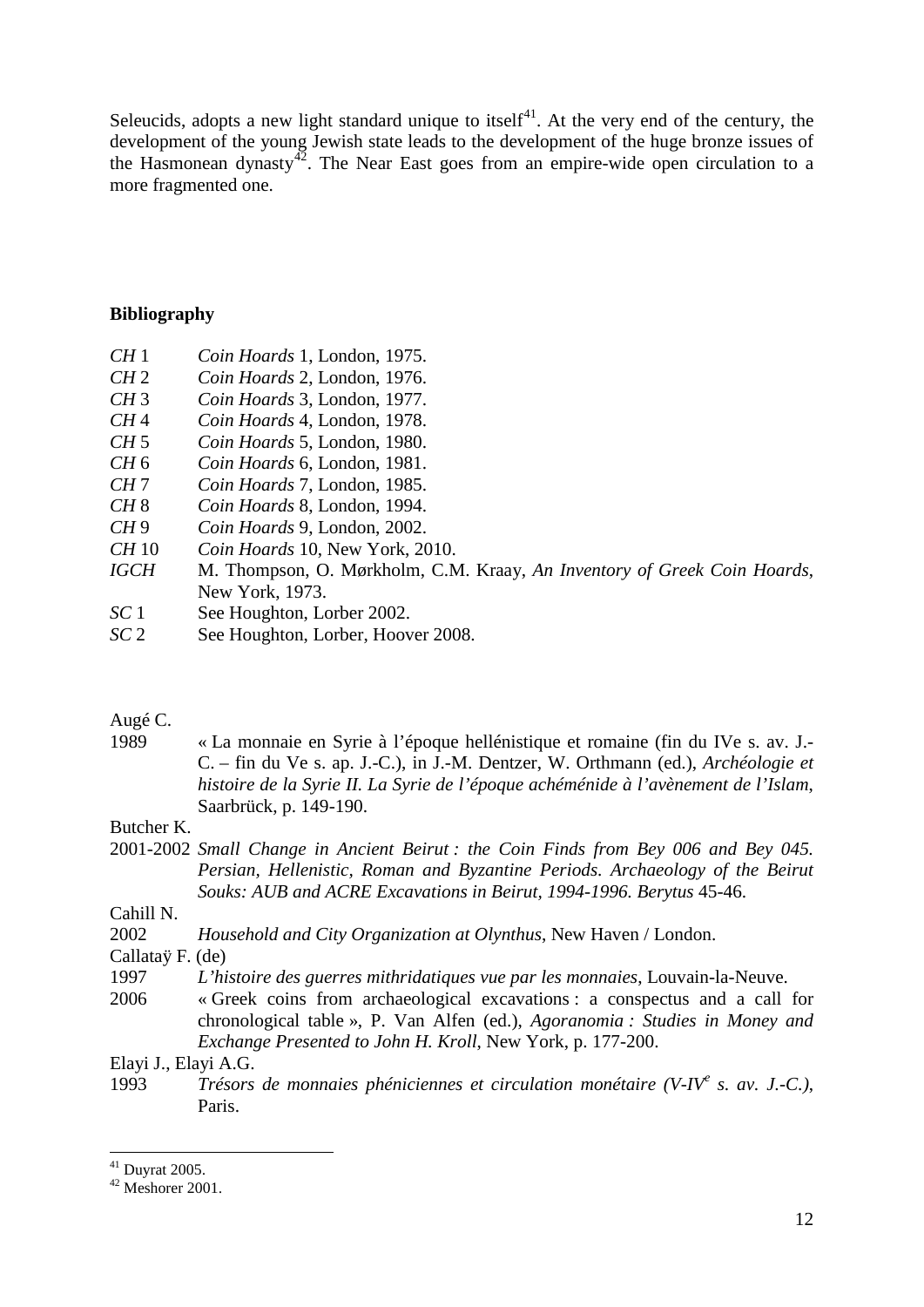- 2004 *Le monnayage de la cité phénicienne de Sidon à l'époque perse (Ve-IVe s. av. J.- C.)*, Supplément n° 11 à Transeuphratène, Paris.
- 2009 *The Coinage of the Phoenician City of Tyre in the Persian Period (5th-4th century BCE)*, Leuven.

- 2003 *Des Grecs en Palestine au IIIe siècle avant J.-C. Le dossier syrien des archives de Zénon de Caunos (261-252)*, Paris.
- Duyrat F.
- 2002 Review of G. Le Rider, *Antioche de Syrie sous les Séleucides. Corpus des monnaies d'or et d'argent. I. De Séleucos I à Antiochos V, c. 300-161*, Paris, 1999 in *Revue numismatique* 158, p. 408-417.
- 2004 « La circulation monétaire dans l'Orient séleucide (Syrie, Phénicie, Mésopotamie, Iran) », dans V. Chankowski, F. Duyrat (éd.), *Le roi et l'économie. Autonomies locales et structures royales dans l'économie de l'empire séleucide. Topoi*, Supplement 6, p. 381-424.
- 2005 *Arados hellénistique. Étude historique et monétaire*, Beirut.
- Gitler H., Tal O.
- 2006 *The Coinage of Philistia of the Fifth and Fourth Centuries B.C. : a Study of the Earliest Coins of Palestine*, Milan.

#### Houghton A.

- 1991 « The Antioch project », W.E. Metcalf (éd.), *Mnemata. Papers in Memory of N.M. Waggoner*, New York, p. 73-97.
- 2002 « The production of money by mints of the Seleucid Core », in C. Augé, F. Duyrat (éd.), *Les monnayages syriens. Quel apport pour l'histoire du Proche-Orient hellénistique et romain ?*, Beirut, p. 5-19.
- Houghton A., Lorber C.
- 2002 *Seleucid Coins. A Comprehensive Catalogue. With Metrological Tables by Brian Kritt. Part I. Seleucus I through Antiochus III, vol. I. Introduction, Maps and Catalogue, vol. II. Appendices, Indices, and Plates*, New York/Lancaster/London.
- Houghton A., Lorber C.C., Hoover O.D.
- 2008 *Seleucid Coins. A Comprehensive Catalogue. Part II. Seleucus IV through Antiochus XIII. Vol. I. Introduction, maps, and catalogue Vol. II. Appendices, Indices, and Plates*, Lancaster/Londres.
- Kim H.S.
- 2001 « Archaic coinage as evidence for the use of coinage », in Meadows A., Shipton K. (éd.), *Money and its Uses in the Ancient Greek World*, Oxford U.P., p. 7-21.

Konuk K.

2005 « The Electrum Coinage of Samos in the Light of a Recent Hoard » in E. Schwertheim (ed.), *Neue Forschungen aus Ionia*, Asia Minor Studien 54, Bonn, p. 43-56.

Kroll J.

1993 *The Greek Coins. The Athenian Agora*, vol. 26, Princeton.

Lemaire A.

1995 « La circulation monétaire phénicienne en Palestine à l'époque perse », in M.H. Fantar, M. Ghaki (ed.), *Actes du IIIe congrès international des études phéniciennes et puniques* II, Tunis, p. 192-202.

Le Rider G.

1961 « Les ateliers monétaires de la côte syrienne, phénicienne, palestinienne, égyptienne et cyrénéenne », in *VI congresso internazionale di numismatica*, Rome, p. 67-109.

Durand X.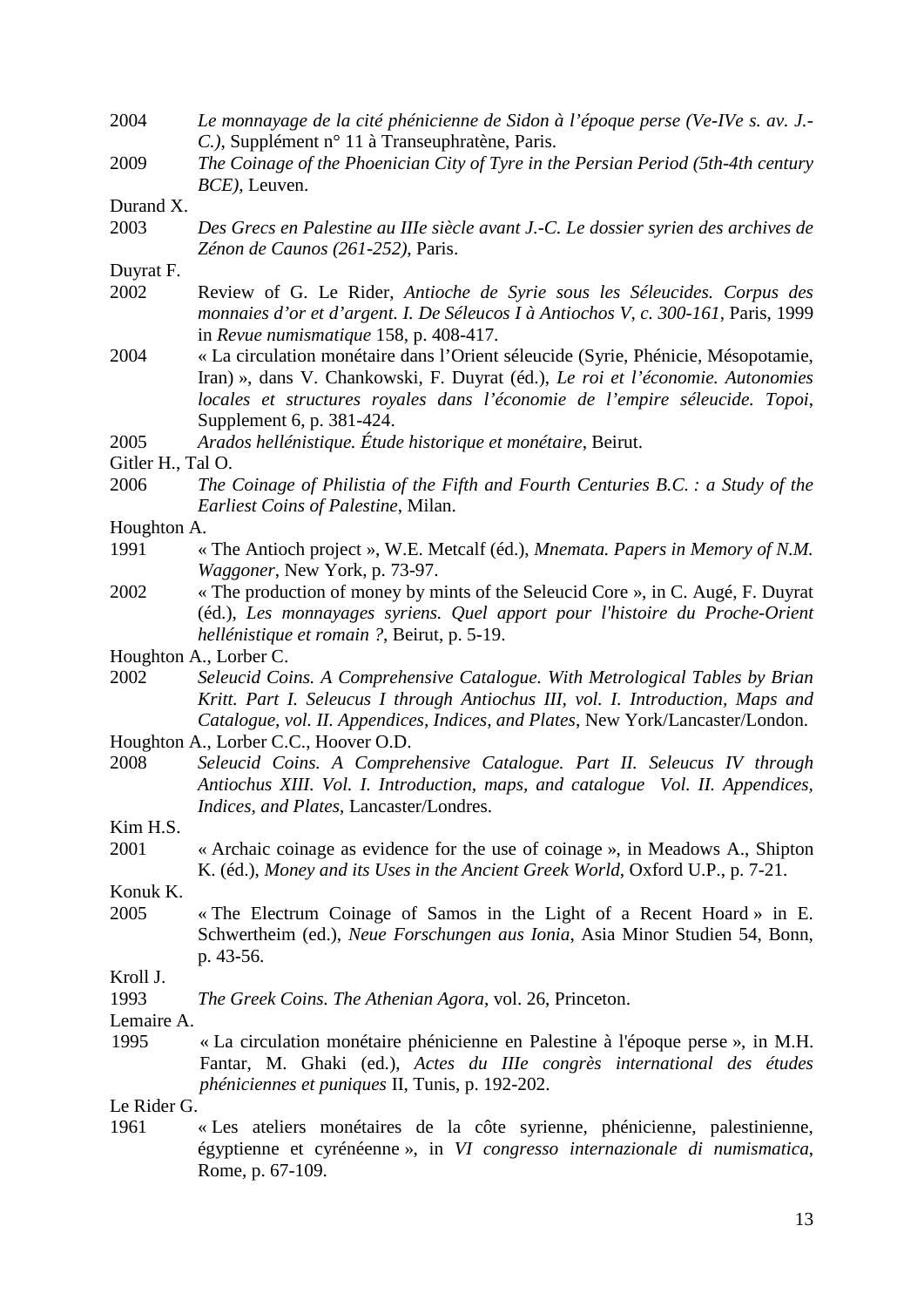| 1995 | « La politique monétaire des Séleucides en Cœlé-Syrie et en Phénicie après 200.     |  |  |  |  |  |
|------|-------------------------------------------------------------------------------------|--|--|--|--|--|
|      | Réflexion sur les monnaies d'argent lagides et sur les monnaies d'argent            |  |  |  |  |  |
|      | séleucides à l'aigle », Bulletin de correspondance hellénique $119/1$ , p. 391-404. |  |  |  |  |  |

- 1999 *Antioche de Syrie sous les Séleucides. Corpus des monnaies d'or et d'argent I. De Séleucos I à Antiochos V (c. 301-161)*, Paris, 1999.
- 2003 *Alexandre le Grand. Monnaie, finances et politique*, Paris

Lorber C.C.

2010 « Commerce (" Demetrius I " hoard), 2003 (CH 10.301) », *Coin Hoards* 10, New York, p. 153-172.

#### Meshorer Y.

- 1967 *Jewish Coins of the Second Temple Period*, Tel Aviv.
- 2001 *A Treasury of Jewish Coins. From the Persian Period to Bar Kokhba*, Jerusalem/New York.

Mildenberg L.

1995 « Über das Münzwesen im Reich der Achämeniden », *Archäologische Mitteilungen aus Iran* 26 (1993 [1995]), p. 55-79.

Picard O.

- 1994 « Monnaies et commerce à Thasos », in *Economie antique. Les échanges dans l'Antiquité : le rôle de l'Etat. Entretiens d'archéologie et d'histoire,* Saint Bertrand de Comminges, p. 31-45.
- Price M.J.
- 1991 *The Coinage in the Name of Alexander the Great and Philip Arrhideus*, London.

Hersh C.A., Troxell H.A.

- 1993-1994 « A 1993 hoard of Alexander drachms from the Near East », *American Journal of Numismatics* 5-6, p. 13-43.
- Price M.J., Waggoner N.M.
- 1975 *Archaic Greek Coinage. The Asyut Hoard*, London.

Robinson E.S.G.

1937 « Coins from the excavations at Al-Mina (1936) », *NC* (1937), p. 182-196.

Sawaya Z.

2009 *Histoire de Bérytos et d'Héliopolis d'après leurs monnaies*, Beirut, 2009.

Woolley C.L.

1938 « The excavations at al Mina, Sueidia II », *Journal of Hellenic Studies* 58, p. 133- 170.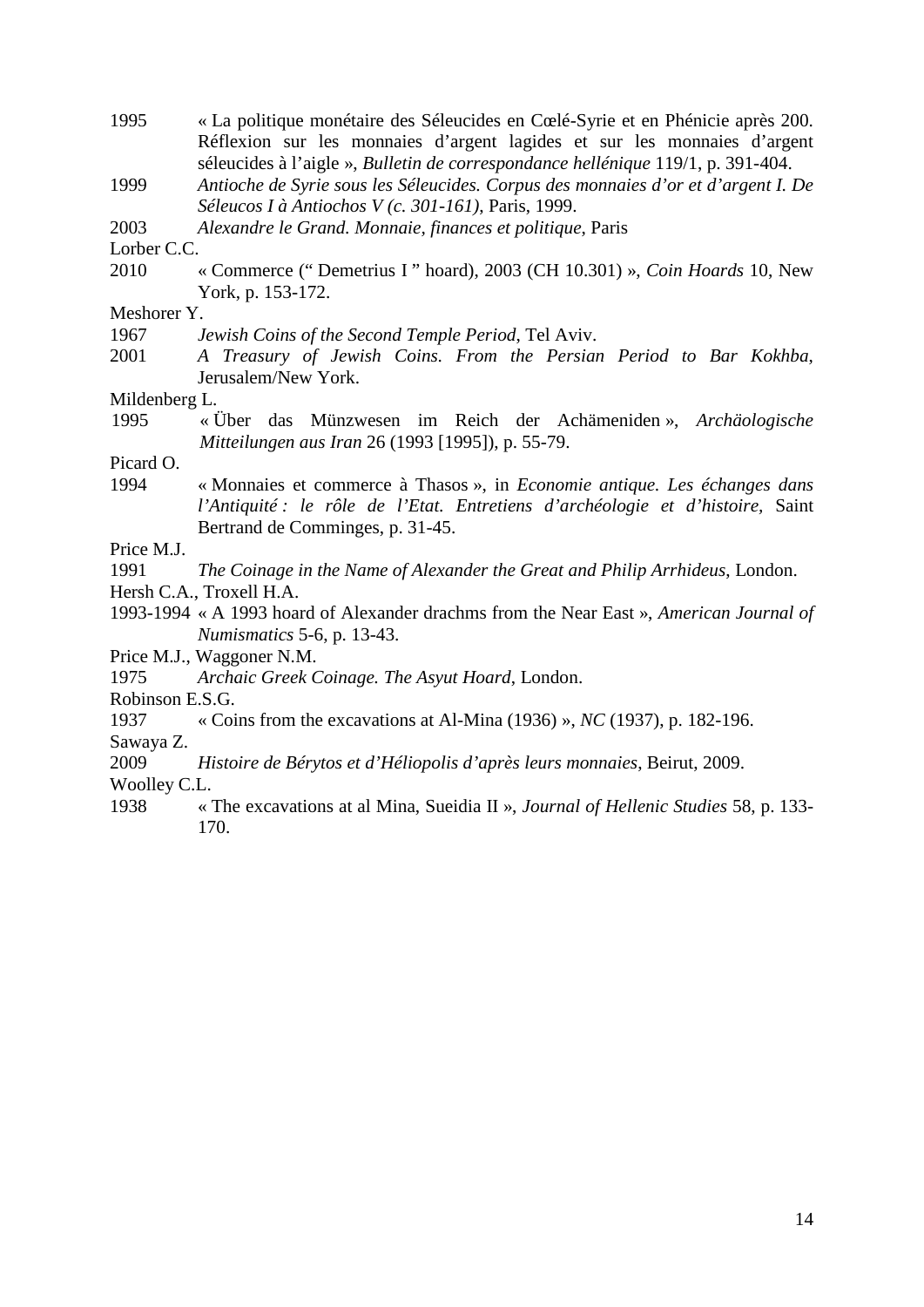

**Map 1 : Hoards of Coins of Antiochus IV**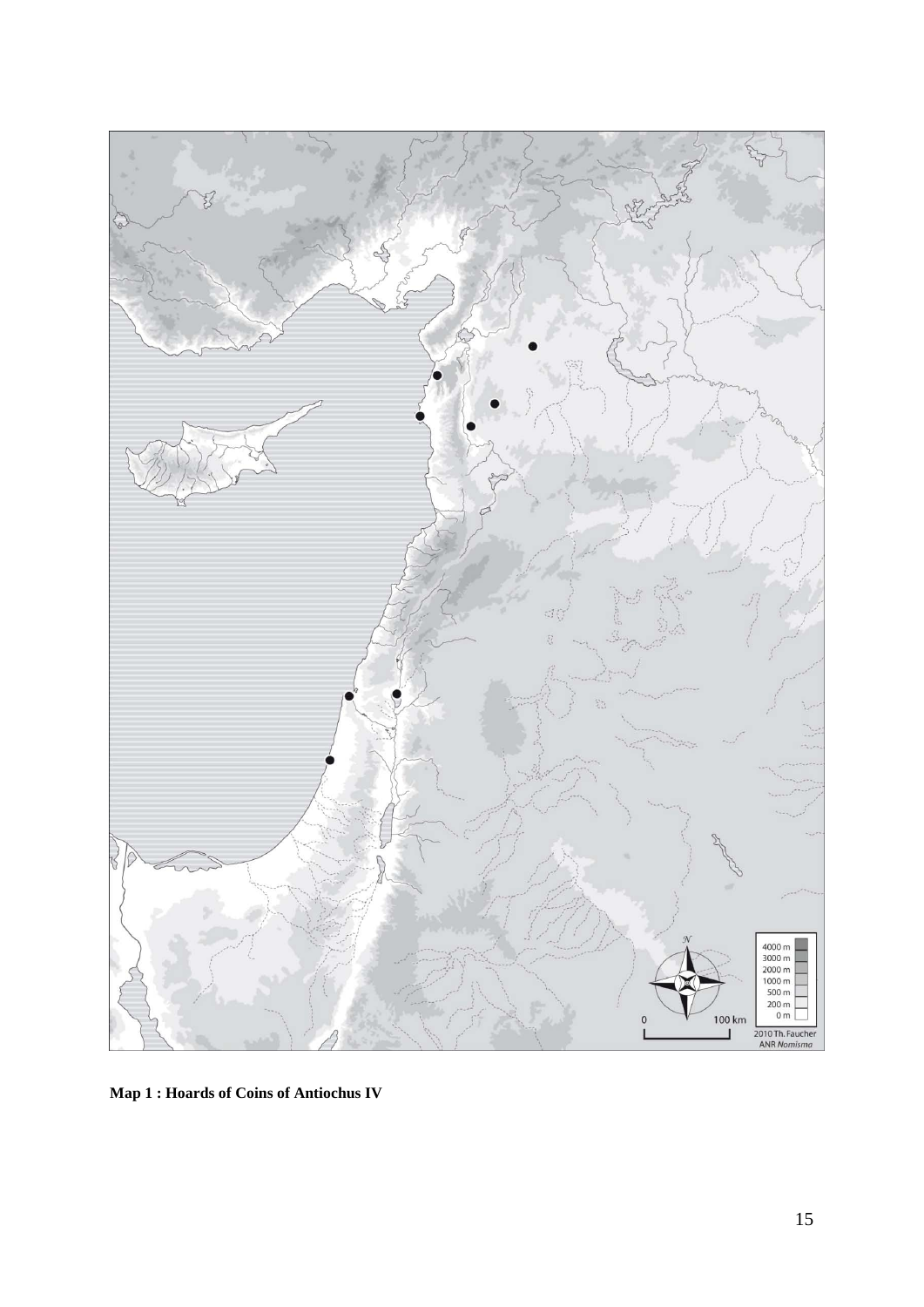

**Map 2 : Hoards of Coins of Alexander I Balas**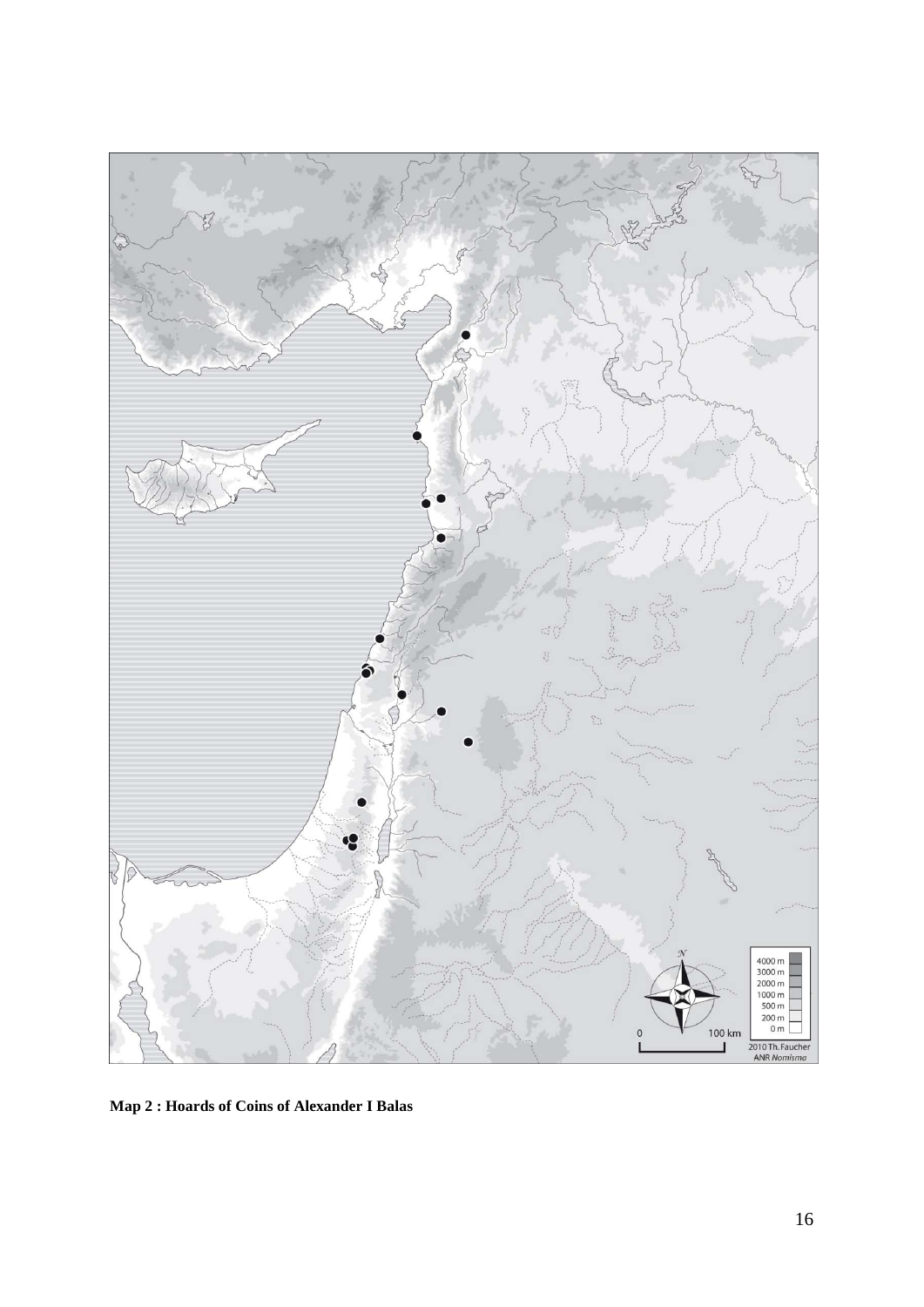

**Map 3 : Hoards of Coins of Antiochus VII**